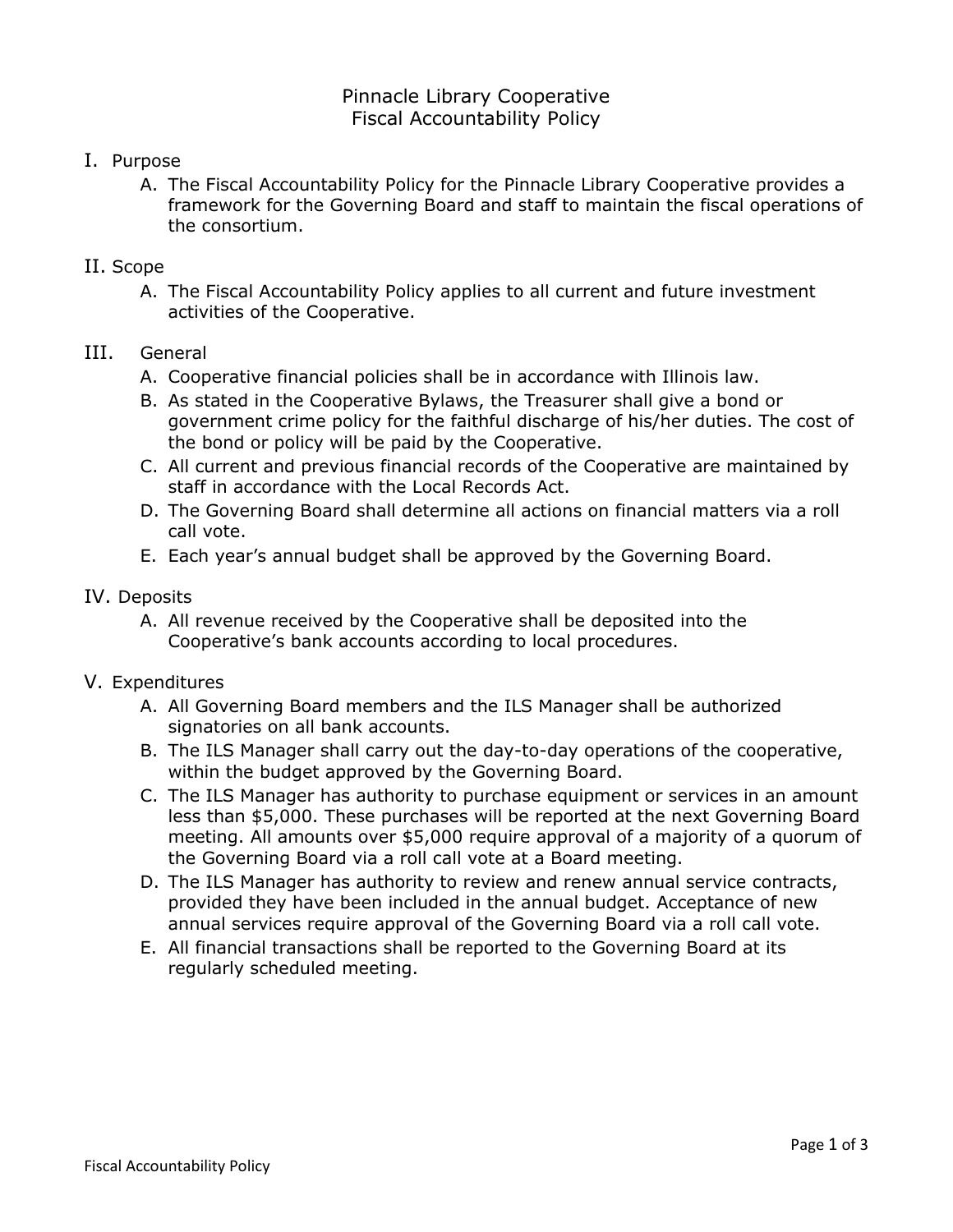VI.Banking

- A. The ILS Manager or his/her designee is authorized to make deposits into Pinnacle bank accounts.
- B. The ILS Manager or his/her designee is authorized to transfer funds between Cooperative accounts for the purposes of paying bills that have been approved by the Governing Board.
- C. All regular checks paid by Cooperative shall have two signatures, from any combination of current Governing Board members or the ILS Manager.
- VII. Investments
	- A. All investment policies of the Cooperative shall be in accordance with Illinois law, as defined in the Illinois Public Funds Investment Act.
	- B. The Treasurer shall be responsible for the management of the Cooperative's investment policies and procedures. Acting as Chief Investment Officer, the Treasurer and ILS Manager shall establish, implement and maintain the Cooperative's investment program.
	- C. The Treasurer shall implement and oversee a system of internal controls and procedures to prevent loss, theft or the misuse of funds. The Treasurer has authority to specifically designate individuals responsible for investment transactions, check signing, account reconciliation, and deposit preparation.
	- D. When selecting investments, the Governing Board shall consider the following general guidelines:
		- 1. Legality and Safety Investments shall only be made in securities guaranteed by the FDIC.
		- 2. Liquidity The type of investment and length shall be considered to ensure the Cooperative is able to meet its cash flow needs.
		- 3. Return on Investment Within the guidelines above, every effort should be made to achieve the highest possible return on investment.
	- E. Investment advisors, money managers or similar services may be used on an as-needed basis, as determined by the Pinnacle Governing Board.
	- F. Investments and account balances shall be reported at each regular meeting of the Governing Board.
	- G. Governing Board Members and employees involved in the investment process shall not engage in any personal activity that could be deemed a conflict of interest.
- VIII. Credit Cards
	- A. The Cooperative may maintain a credit card for use by the ILS Manager to meet the regular operating needs of the cooperative.
	- B. All transactions on the credit card shall be documented with receipts and reported on a monthly basis.